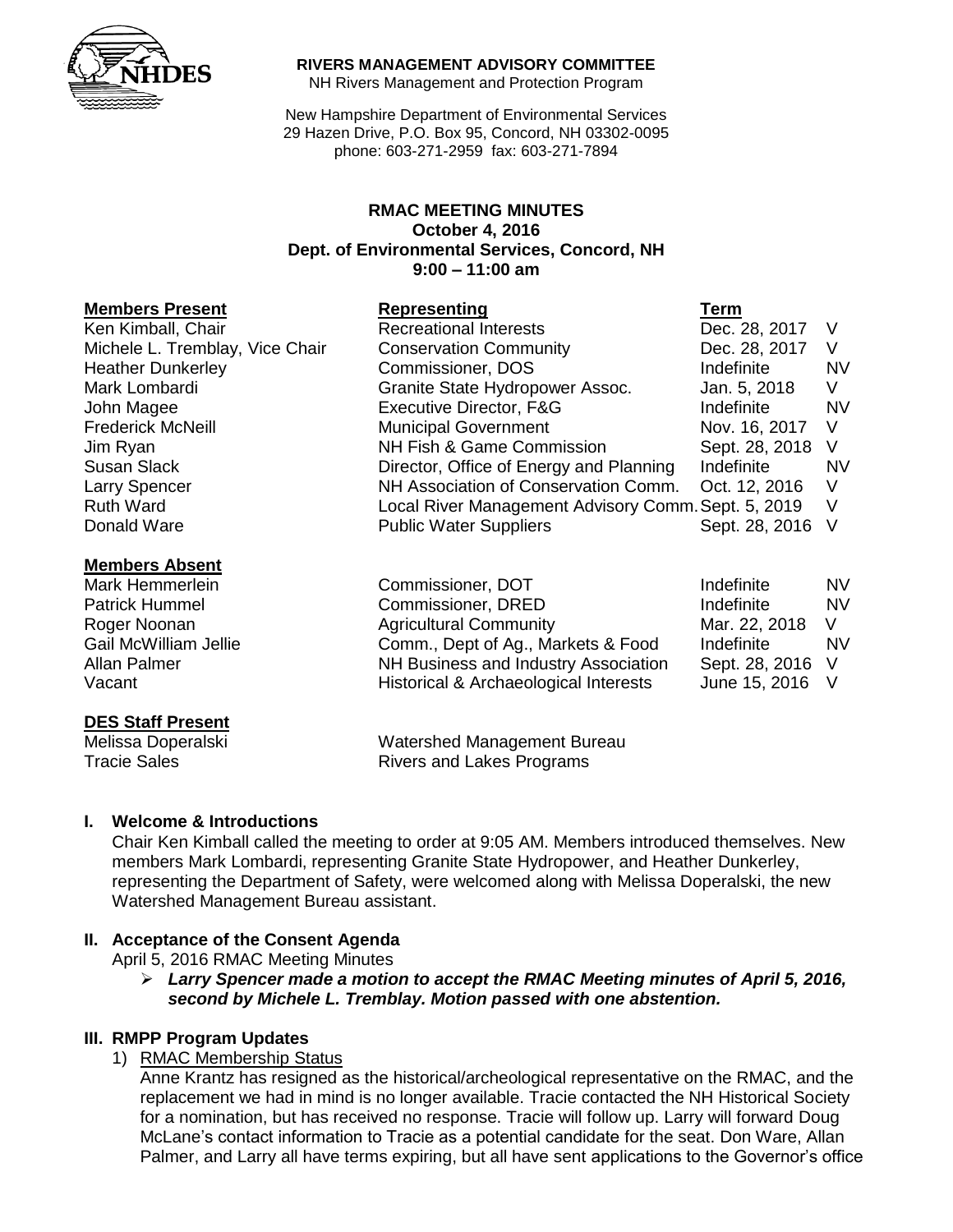to renew. Under the revised statute, we now only need to submit a single nominee for each seat.

In general for membership renewal, whether or not you need for a letter from nominating organization(s) depends on the current Governor's administration. At this time, a nomination letter strongly desired, but not absolutely required.

2) Upcoming River-related Legislation

Tracie reported that there are 4 Legislative Service Requests (LSRs) of potential interest so far, 2 of which are identical. In addition, the temporary dock setback bill that we saw last year (HB1517) is likely coming back in some form. Michele reported that the chair of the Boscawen Planning Board has published that he will be working with the NH Timberland Owners Association to remove some provisions from RSA 483, though the association has no plans to make changes. Tracie will monitor the list of LSRs to watch for others of interest to the RMAC.

## **IV. RMPP Statute Change Results**

Ken provided a brief overview of the drive behind the updates to RSA 483, and Tracie both thanked RMAC members for their work on the statute and summarized the results that became effective August 20, 2016. Ken asked about statewide LIDAR data with respect to stream order. John Magee heard that the data would be available around the end of next year. Discussion ensued about the impact of stream order changes resulting from the new data and the possibility of using other measures of stream size. The RMAC should be proactive about determining the impact of this data.

## **V. River-related Rules Update**

## 1) RMPP Rules

Ken summarized the rule update activity to date. The draft rules were submitted to the DES Legal department with the point system portion of the river nominations removed, as well as a few other minor updates. Without the point system, Legal is challenged by the discretion allowed to the Rivers Coordinator in the rules with respect to recommending a nomination to the Commissioner. The rules have to cover the most extreme situations where any Rivers Coordinator would recommend the same nomination that any other Coordinator would recommend, despite any personal preferences. So, we have proposed removing the qualitative judgement on the merits of the nomination from the Coordinator's responsibility and placed it on the RMAC. The Coordinator's recommendation will now be based on a complete nomination document and process, and the recommendation of the communities and RMAC. Legal is reviewing this, and we are optimistic.

## *Michele L. Tremblay made a motion to move forward with the draft Rivers Program rules as described with the point system removed and the Rivers Coordinator's recommendation based on quantitative nomination criteria and the RMAC evaluating the qualitative criteria. Second by Larry Spencer. Motion passed with all in favor.*

Discussion ensued about the level of local support required for a nomination, and where that should be described, whether in rule or in the guidance document. The group determined that while general community support was important, support for a nomination did not need to be unanimous. The level of support desired for a nomination will be described in the guidance document.

The RMPP rules expire Nov. 26<sup>th</sup>. We must file the rulemaking notice, with the Initial Proposal (the public version of the draft rules) by that date, and a fiscal impact statement at least 2 weeks prior to that filing. After the filing, there will be a public hearing and a public comment period. Revisions are made based on the comments received, and the Final Proposal is what is submitted to Joint Legislative Committee on Administrative Rules (JLCAR). If there is still resistance from Legal because of the Coordinator's statutory requirement to provide a recommendation on the nomination, we will have to move forward retaining the point system